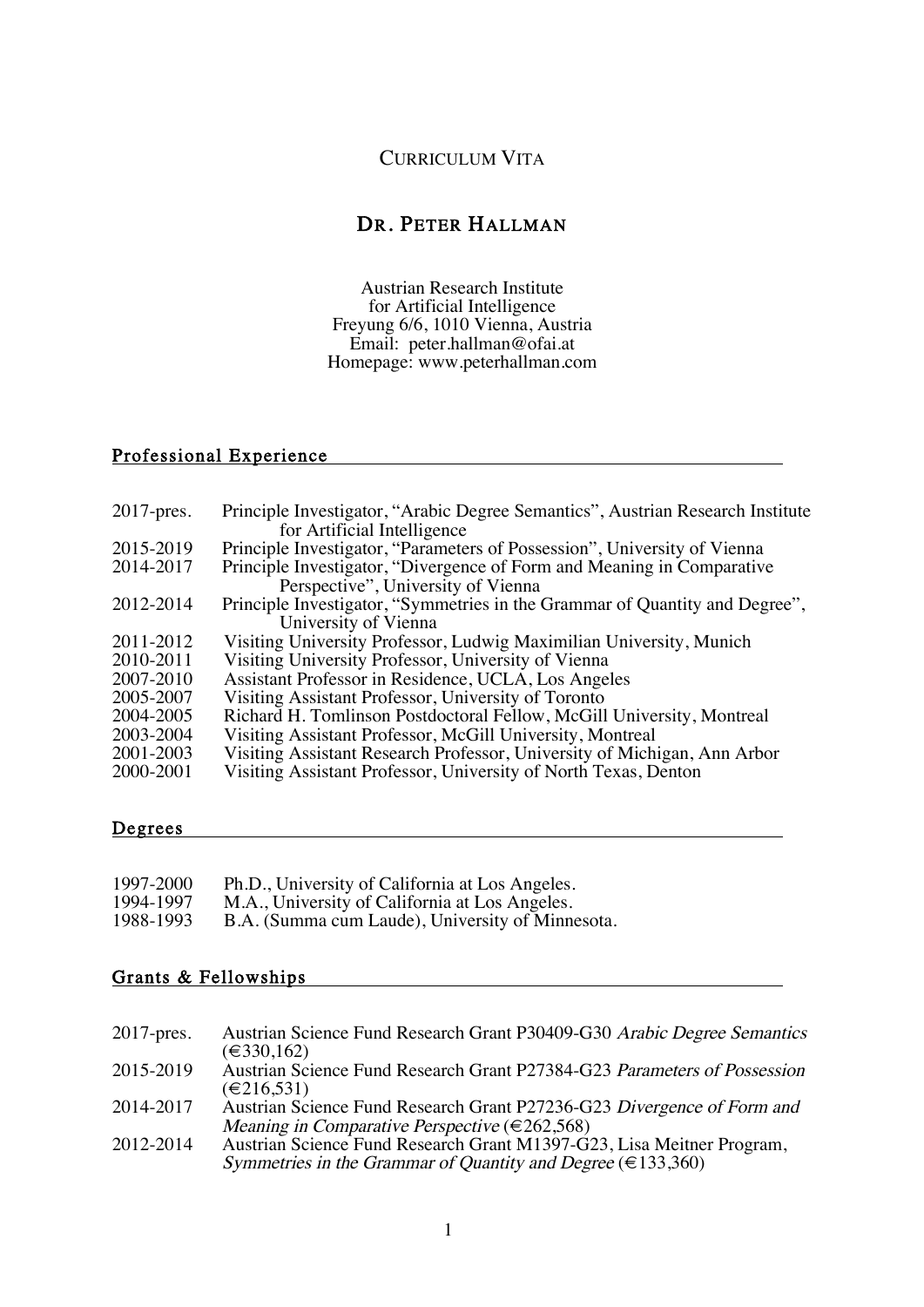| 2010      | University of California Academic Senate Summer Research Program Award |
|-----------|------------------------------------------------------------------------|
|           | $(\$6,000)$                                                            |
| 2009-2010 | University of California Academic Senate Research Grant (\$1000)       |
| 2004-2005 | Richard H. Tomlinson Postdoctoral Fellowship, McGill University        |
| 1999-2000 | Dissertation Year Fellowship, UCLA                                     |
| 1995-1998 | National Science Foundation Graduate Research Grant                    |
| 1994-1995 | Presidents Fellowship, UCLA                                            |
| 1992      | Birkelo Scholarship, University of Minnesota                           |

### Journal Articles (refereed)

Hallman, Peter and Rashid Al-Balushi (to appear) "Pronominalization and Clitic Doubling in Syrian and Omani Arabic," Linguistics.

Hallman, Peter (2022) "Scope Splitting in Syrian Arabic," Natural Language Semantics 30:47-76. DOI 10.1007/s11050-022-09188-4

Hallman, Peter (2021) "Conditions on Definiteness in Arabic Superlatives," SCOLIA Revue de Linguistique 35:69-92. DOI: 10.4000/scolia.1644

Hallman, Peter (2021) "Explaining Siewierska's Generalization," The Journal of Comparative Germanic Linguistics 24:145-184. DOI 10.1007/s10828-021-09124-6

Hallman, Peter (2020) "Head and Dependent Marking in Clausal Possession," Linguistic Inquiry (early access). DOI 10.1162/ling\_a\_00416

Hallman, Peter (2020) "Numeral Differential Constructions in Arabic," Semantics and Pragmatics (early access). DOI 10.3765/sp.13.17

Hallman, Peter (2019) "D-Licensing in Adjectival Passives." Studia Linguistica 73:522-562. DOI 10.1111/stul.12108

Hallman, Peter (2018) "On the Interrogative Terms *ʔaddēʃ* and Kam in Syrian Arabic," Journal of Afroasiatic Languages and Linguistics 10:308-330. DOI 10.1163/18776930- 01002005

Hallman, Peter (2018) "Double Object Constructions in Syrian Arabic," Syntax 21:238-274. DOI 10.1111/synt.12157

Hallman, Peter (2016) "All and Every as Quantity Superlatives," Semantics and Linguistic Theory 26:506-525. DOI 10.3765/salt.v26i0.3798

Hallman, Peter (2016) "Superlatives in Syrian Arabic," Natural Language and Linguistic Theory 34:1281-1328. DOI 10.1007/s11049-016-9332-1

Hallman, Peter (2016). "Universal Quantification as Degree Modification in Arabic" Glossa: A Journal of General Linguistics 26:1–31. DOI 10.5334/gjgl.131

Hallman, Peter (2016) "The Universal Perfect in Syrian Arabic," Journal of Afroasiatic Languages and Linguistics 8:76-100. DOI 10.1163/18776930-00801004

Hallman, Peter (2015) "The Arabic Imperfective," Journal of Afroasiatic Languages and Linguistics 7:103-131. DOI 10.1163/18776930-00701004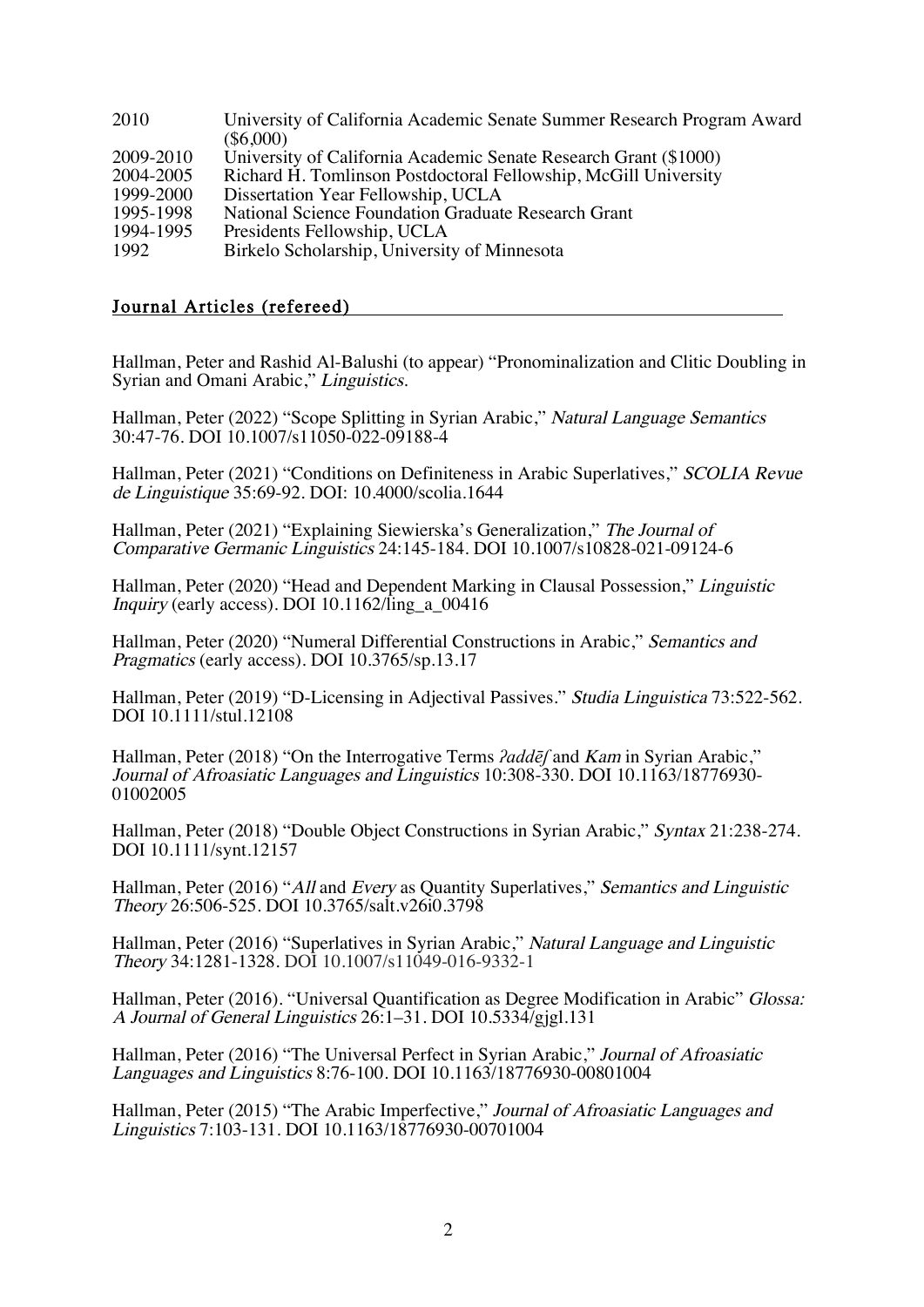Hallman, Peter (2015) "Syntactic Neutralization in Double Object Constructions," Linguistic Inquiry 46:389-424. DOI 10.1162/ling\_a\_00187

Hallman, Peter (2013) "Predication and Movement in Passive," Lingua 125:76-94.

Hallman, Peter (2011) "Verbal Complexes in Lebanese Arabic," Journal of Afroasiatic Languages and Linguistics, 3:54-81. DOI 10.1163/187666311X562459

Hallman, Peter (2009) "Proportions in Time: Interactions of Quantification and Aspect," Natural Language Semantics 17:29-61. DOI 10.1007/s11050-008-9038-y

Hallman, Peter (2004) "NP-Interpretation and the Structure of Predicates," Language 80:707- 747.

Hallman, Peter (2004) "Symmetry in Structure Building," Syntax 7:1, 79-100.

#### Chapters in Books (refereed)

Hallman, Peter (to appear) "Equative Degree Quantification in Damascene Arabic," in Azaz, Mahmoud (ed.) Perspectives on Arabic Linguistics XXXIV, John Benjamins Publishing Company, Amsterdam.

Hallman, Peter (2021). "On Passive and Perfect Participles," in Grohmann, Kleanthes, Akemi Matsuya and Eva-Maria Remberger (eds.) Passives Cross-Linguistically: Theoretical and Experimental Approaches. Brill, Amsterdam, pp. 64-97. DOI 10.1163/9789004433427\_004

Hallman, Peter (2020). "Introduction," in Hallman, Peter (ed.) Interactions of Degree and Quantification. Brill, Amsterdam, pp. 1-43. DOI:10.1163/9789004431515\_002

Hallman, Peter and Fareed Al-Zamil Al-Suleem (2017) "Derived Predication and Topic Case in Classical Arabic," In Piotr Stalmaszczyk (ed.) Topics in Predication Theory, Peter Lang Academic Publishers, Pieterlen, Switzerland, pp. 241-265.

Hallman, Peter (2017) "Participles in Syrian Arabic" In Ouali, Hamid (ed.) Perspectives on Arabic Linguistics. John Benjamins Publishing Company, Amsterdam, pp. 153-179. DOI 10.1075/sal.5.07hal

Hallman, Peter (2002) "Passive in English and Arabic," in Sabrina Benjaballa, ed., Morphology 2000, John Benjamins Publishing Company, Amsterdam, pp. 149-160.

Hallman, Peter (1999) "On Locality and Discontinuity: Agreement as Across the Board Movement," in Abbas Benmamoun, ed., *Perspectives on Arabic Linguistics XII*, 45-82, John Benjamins Publishing Company, Amsterdam.

Hallman, Peter (1997) "Reiterative Syntax," in James R. Black and Virginia Motapanyane, eds., Clitics, Pronouns and Movement, 87-131, John Benjamins Publishing Company, Amsterdam.

#### Papers in Handbooks, Proceedings and Working Papers

Hallman, Peter (2018) "Arabic Semantics," in Benmamoun, Abbas and Reem Bassiouney (eds.) Handbook of Arabic Linguistics. Routledge, London, pp. 180-203.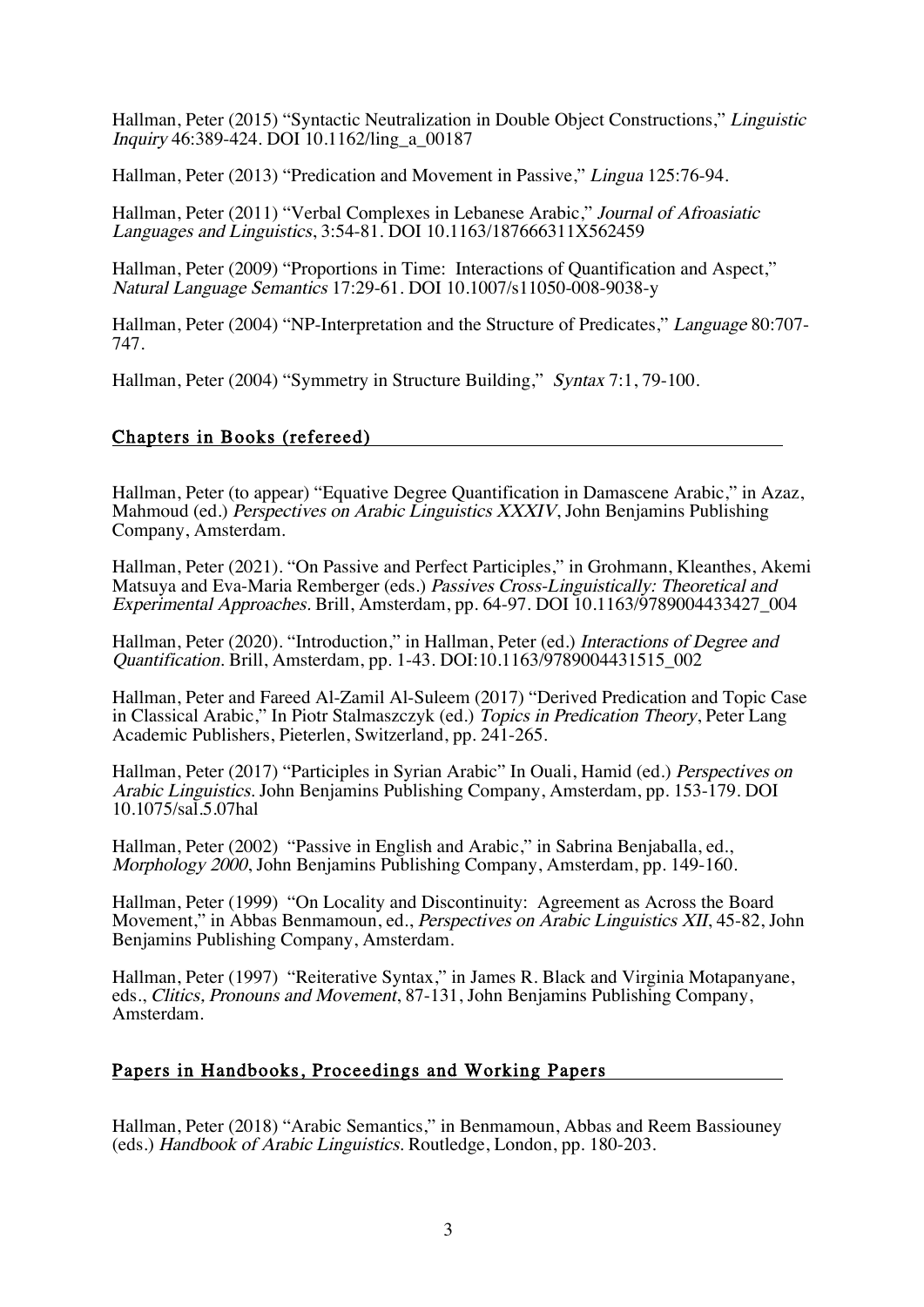Hallman, Peter and Dalina Kallulli (2013) "Introduction to the Special Issue Passive: Components and Composition," Lingua 125:1-6.

Hallman, Peter (2012) "Prospects for a Syntactic Theory of Conservativity" in Graf, Thomas, Denis Paperno, Anna Szabolcsi and Jos Tellings (eds.) Theories of Everything. In Honor of Ed Keenan. UCLA Working Papers in Linguistics, vol. 17, pp. 103-108.

Hallman, Peter (2009) "Quantifier," entry in Kees Versteegh, ed., Encyclopedia of Arabic Language and Linguistics, vol. 4, 14-20, Brill Academic Publishers, Leiden.

Hallman, Peter (2006) "On a Categorial Distinction between Stative and Eventive Verbs," in Christopher Davis, Amy Rose Deal and Youri Zabbal, eds., Proceedings of the 36th Annual Meeting of the North Eastern Linguistics Society, 315-328, GLSA, Amherst, Mass.

Hallman, Peter (2007) "Interface Linguistics," entry in Kees Versteegh, ed., Encyclopedia of Arabic Language and Linguistics, vol. 2, 365-372, Brill Academic Publishers, Leiden.

Hallman, Peter (2004) "Constituency and Agency in VP," in Benjamin Schmeiser, Vineeta Chand, Ann Kelleher and Angelo Rodriquez, eds., Proceedings of the 23rd West Coast Conference on Formal Linguistics, 304-317, Cascadilla Press, Somerville, Mass.

Hallman, Peter (2000) "Verb-Final as a Subcase of Verb-Second," in M. Hirotani, A. Coetzee, N. Hall and J.-Y. Kim, eds., Proceedings of the 30th Annual Meeting of the North Eastern Linguistics Society, GLSA, Amherst, Mass.

Hallman, Peter (2000) "The Structure of Agreement Failure in Lebanese Arabic," in Roger Billerey, ed., Proceedings of the 19th West Coast Conference on Formal Linguistics, 178- 190, Cascadilla Press, Somerville, Mass.

Hallman, Peter (1999) "Arabic Word Syntax," in Luca Storto, ed., Syntax at Sunset 2: UCLA Working Papers in Linguistics, vol. 3, 59-95, Department of Linguistics, UCLA, Los Angeles.

Hallman, Peter (1996) "German Complex Complementizers," in Edward Garrett and Felicia Lee, eds., Syntax at Sunset: UCLA Working Papers in Syntax and Semantics, vol. 1, 89-108, Department of Linguistics, UCLA, Los Angeles.

Hallman, Peter (1996) "Is Inflectional Syntax a Morphology Licensing System or a Feature Licensing System?" in Florian Menz and Martin Prinzhorn, eds., Wiener Linguistische Gazette, vol. 57-59, 101-120, Linguistics Institute of the University of Vienna, Vienna, Austria.

#### Edited Volumes

Hallman, Peter (2020) Syntax and Semantics vol. 42: Interactions of Degree and Quantification. Brill, Amsterdam. ISSN 0092-4563, DOI 10.1163/9789004431515

Hallman, Peter and Dalina Kallulli (2013) Passive: Components and Composition, Lingua Special Issue, vol. 125. ISSN 0024-3841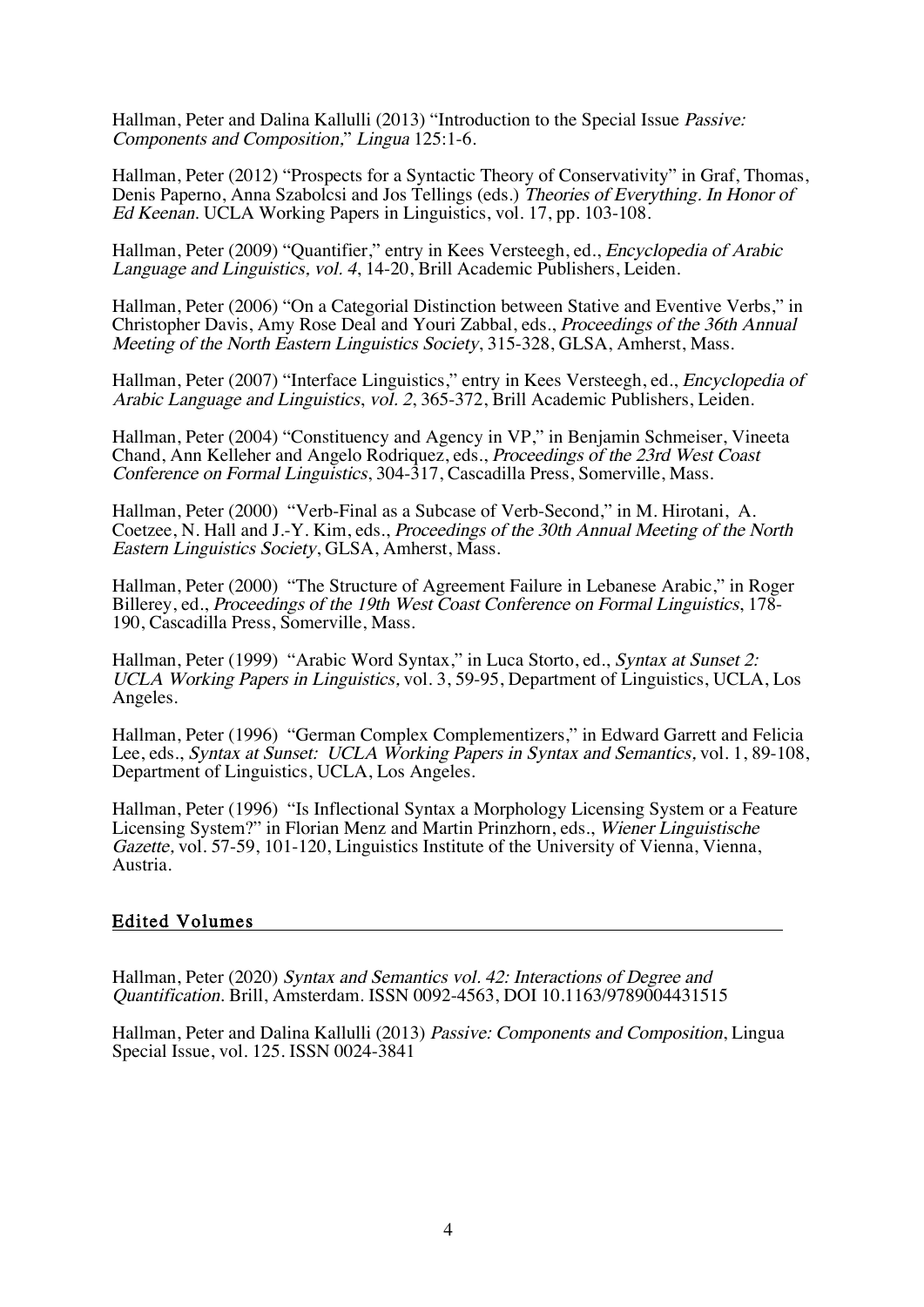## Invited Talks

"A and A'-movement in Standard Arabic: Evidence from Comparatives," keynote address, 35th Arabic Linguistics Symposium, Georgetown University, Washington, D.C., March 25- 27, 2022.

"The Illusion of Predicate Superlatives," University of Geneva, Switzerland, Oct. 19, 2021.

"Argument Hierarchies and Alternations in Causative and Double Object Constructions," Societas Linguistica Europaea Workshop The Syntax of Argument Structure Alternations across Frameworks, Sept. 2, 2021.

"On the Attributive Nature of Superlatives: Evidence from Arabic," Superlatives Reading Group, Paris, France, May 21, 2021.

"Comparison and Adjective Ordering in Syrian Arabic," Johann Wolfgang Goethe- Universität, Frankfurt, Germany, Jan. 14, 2020.

"Participles and Auxiliary Constructions," (Mini-Course), University of Bucharest, Romania, Nov. 29-30, 2019.

"Degree Quantification and Scope Splitting in Arabic," Workshop on Degree Semantics and Proportional Quantification, University of Paris 7 (Diderot), France, July 11, 2019.

"The Quantity Interrogatives *ʔ*add*ēʃ* and Kam in Syrian Arabic: Consequences for the Semantics of Degree Modification," Second International Afroasiatic Languages and Linguistics Conference, Nantes, France, Nov. 14-16, 2018.

"Double Object Constructions in Syrian Arabic," University of Geneva, Switzerland, Feb. 28, 2017.

"Quantity Superlatives in Arabic," Workshop on Quantity Superlatives, University of Gothenburg, Sweden, September 13-14, 2016.

"Morphosyntactic Division of Labor in the Arabic Perfect," Syntax of the Arabic Varieties Workshop, Geneva, August 28-29, 2015.

"The Temporal Nature of the State/Event Distinction," GLOW Workshop on Events and States, Paris, April 18, 2015.

"Insights into Predicate Structure from the Arabic Active Participles," 29th Arabic Linguistic Symposium, Milwaukee, April 9-11, 2015.

"The Temporal Foundations of the Aspectual Classes," Journée d'Études Ontologie et Typologie des Etats, CNRS/Université Paris 8, Paris, France. October 6, 2014.

"Superlatives in Syrian Arabic", Guest Lecture, AMIDEAST, Rabat, Morocco. July 1, 2013.

"Die Zeitwahrnehmung in der Differenzierung von Zuständen und Ereignissen" [The Perception of Time in the Differentiation of States and Events], Linguistics Colloquium, Ludwig-Maximilians-Universität, Munich, Germany, June 29, 2011.

"Generativity in the Medieval Arabic Grammatical Tradition", Guest Lecture, Friends of Linguistics at the University of Toronto (FLAUT) Speaker Series, University of Toronto, Ontario, Canada. January 18, 2007.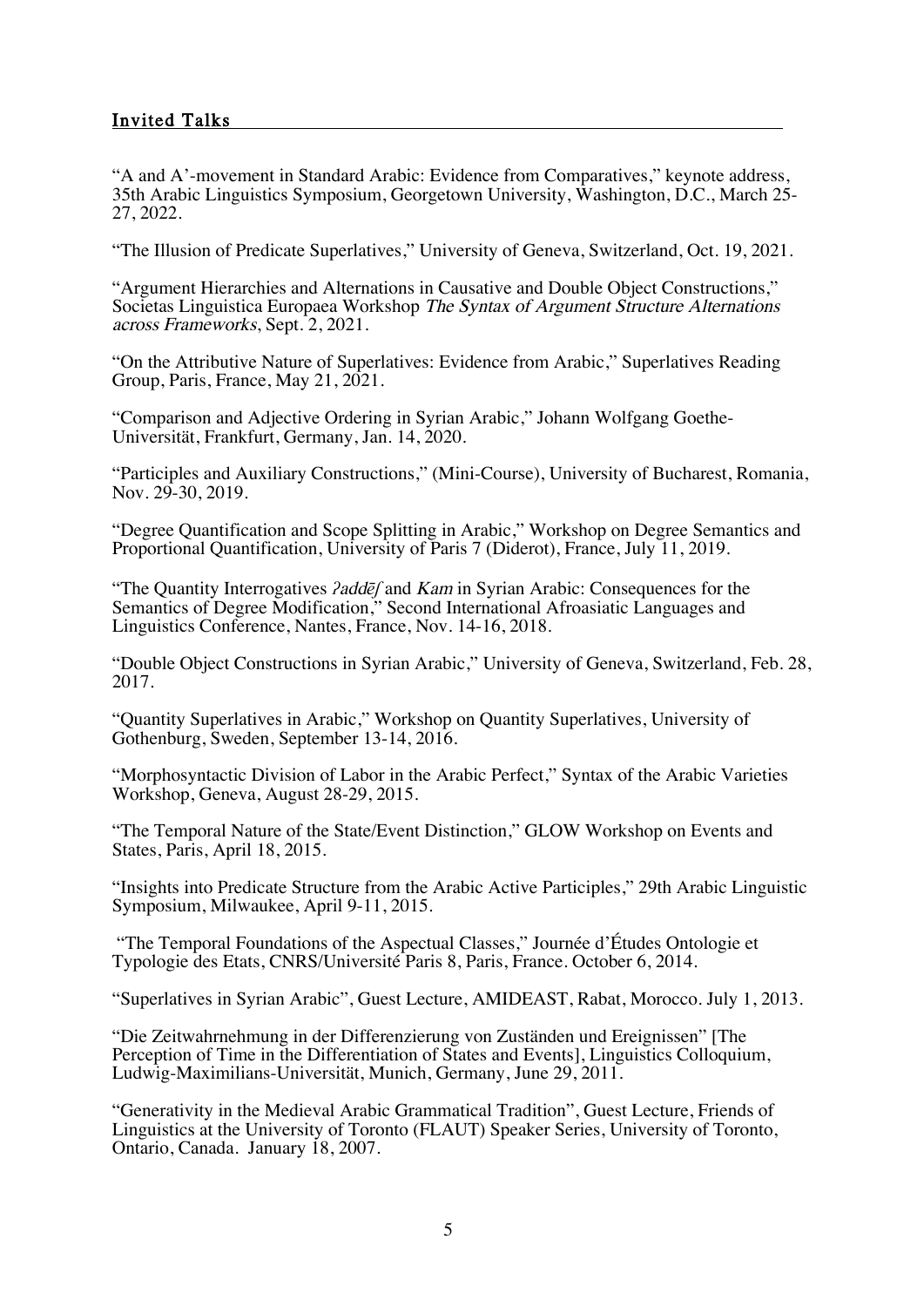"What are Theta Roles Assigned to, Exactly?" Linguistics Colloquium, University of Toronto, Ontario, Canada. January 13, 2006.

"Keeping Things in Proportion: Interactions of Proportionality and Cumulativity." Linguistics Colloquium, University of Toronto, Ontario, Canada. November 25, 2005.

"Scope, Case and Linking in Double Object Constructions." Linguistics Colloquium, McGill University, Montreal, Quebec, Canada. March 15, 2005.

"The Temporal Significance of  $Do-S$  and its Consequences for Subject Licensing." Linguistics Undergraduate Colloquium Series, Concordia University, Montreal, Quebec, Canada. November 14, 2003.

"A-Movement and Definiteness in Null Subject Languages." Linguistics Colloquium, McGill University, Montreal, Quebec, Canada. May 9, 2003

"Arabic and the Universality of the Mapping Hypothesis." Linguistics Colloquium, Harvard University, Cambridge, MA. March 7, 2003.

"Verb Movement and Asymmetric Coordination in West Germanic." Linguistics Colloquium, Michigan State University, East Lansing, MI. March 21, 2002.

"On Certain Inversion Phenomena in the Germanic Languages." Verb-Second Workshop, Holland Institute of Linguistics (HIL), University of Amsterdam, the Netherlands. January 28, 1998.

#### Conference Presentations

"*ʔ*add as an Equative Degree Quantifier in Levantine Arabic", 34th Annual Symposium on Arabic Linguistics, University of Arizon, Tucson, Feb. 28 - March 1, 2020.

"Scope Splitting in Arabic Superlatives," Sinn und Bedeutung (SuB) 24, University of Osnabrück, Germany. Sept. 4-7, 2019.

"Explaining Siewierska's Generalization," Cambridge Comparative Syntax (CamCoS) 7, Cambridge, UK. May 10-12, 2018.

"Existential and Universal Perfect in Syrian Arabic," Generative Linguistics in the Old World (GLOW) 40, Leiden, the Netherlands. March 14-18, 2017.

"Active Result State Adjectival Participles in Syrian Arabic," Workshop on Aspect and Argument Structure of Adjectives and Participles (WAASAP) 3, Lille, France. June 13-14, 2016.

"The German Double Object Alternation and its Consequences for the Treatment of 'Inherent' Case," Germanic Linguistics Annual Conference, Reykjavik, Iceland. May 20-22, 2016.

"All and Every as Quantity Superlatives" (Poster) Semantics and Linguistic Theory (SALT) 26, Austin, Texas. May 12-15, 2016.

"Dative Recipients in French, Maltese and Arabic" with Maris Camilleri (Poster), Workshop on Arabic and Romance Linguistics, Stony Brook University, New York, April 3, 2016.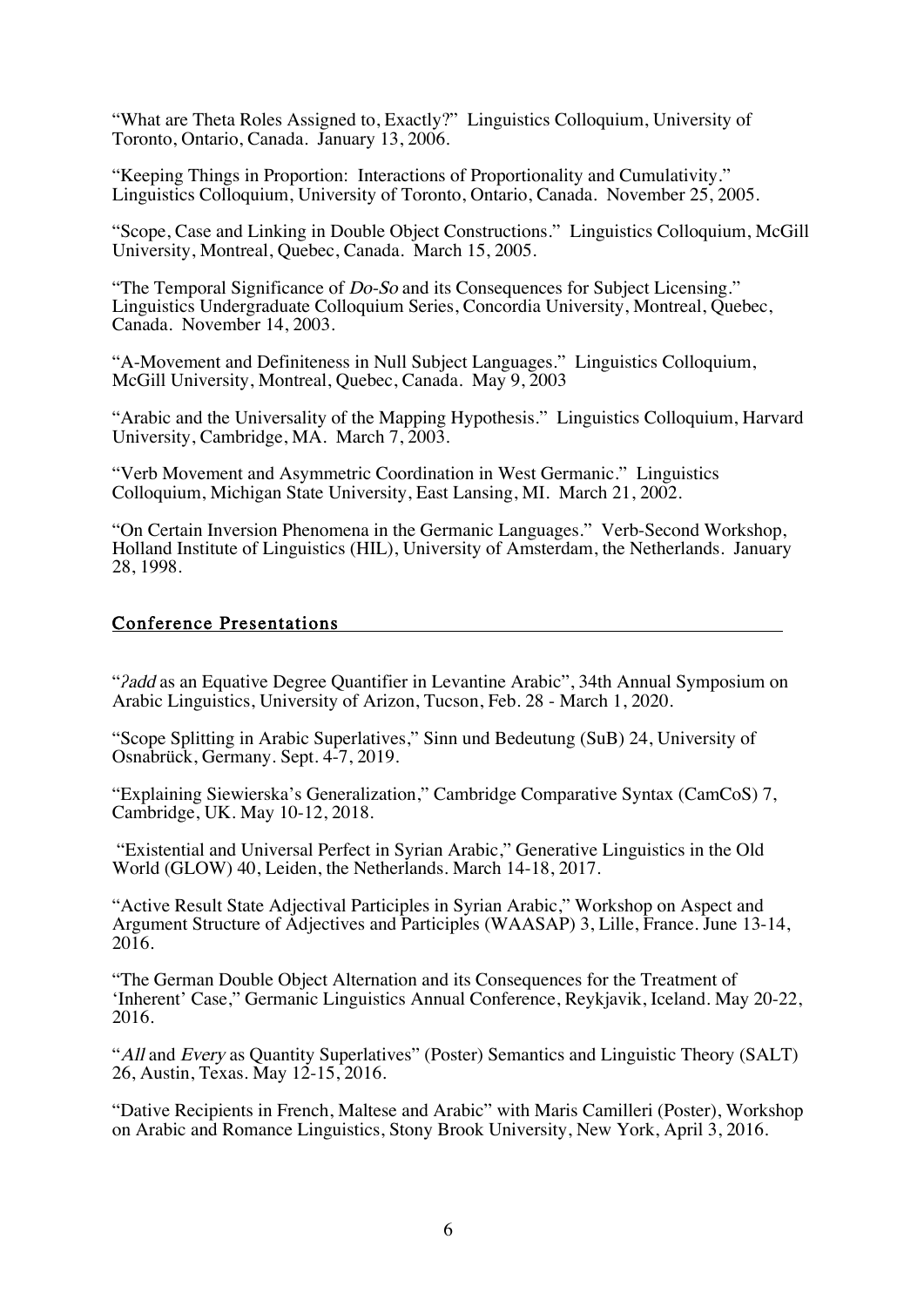"The Arabic Perfect." 41. Österreichische Linguistiktagung, Workshop Grammatiktheorie, Vienna, Austria. Dec. 6-8, 2014.

"Comparative and Superlative in Syrian Arabic." International Conference on Linguistics - Petra I, Petra, Jordan. Nov. 19-21, 2013.

"Agreement as Differential Subject Marking." Societas Linguistica Europaea 46th Annual Meeting, Split, Croatia. Sept. 18-21, 2013.

"The Structure of Superlatives in Syrian Arabic." 6th International Arabic Linguistics Symposium, Ifrane, Morocco. June 26-28, 2013.

"Verbal Complexes in Lebanese Arabic." BAALL's First Conference on Afroasiatic Linguistics, Paris France. Nov. 25-27, 2010.

"On the Interaction of Specificity and Modification." Specificity from Theoretical and Empirical Points of View, Stuttgart, Germany. Aug. 31-Sept. 2, 2010.

"On Two Modes of Externalization." Morphological Voice and its Grammatical Interfaces: Theoretical Modeling and Psycholinguistic Validation, Vienna, Austria. June 25-27, 2010.

"On the Duration of States." 9th International Conference on Tense, Aspect and Modality (Chronos9), Paris, France. Sept. 2-4, 2009.

"Definiteness in Inuktitut." First Annual Meeting of California Universities Semantics and Pragmatics (CUSP), Los Angeles, CA. May 23-24, 2009.

"Incorporation of Null Arguments in Inuktitut." Linguistic Society of America (LSA) Annual Meeting, Anaheim, CA. January 4-7, 2007.

"On Transitivity and Causativity in Arabic and English." Linguistics Society of America (LSA) Annual Meeting, Albuquerque, NM. January 5-8, 2006.

"A Categorial Distinction between Stative and Eventive Verbs." North Eastern Linguistics Society Annual Conference (NELS 36), University of Massachusetts, Amherst. October 28- 30, 2005.

"Constituency and Agency in VP." West Coast Conference on Formal Linguistics (WCCFL 23), Davis, CA. April 23-25, 2004.

"A Pragmatic Analysis of Presuppositionality." Linguistics Society of America (LSA) Annual Meeting, Atlanta, Georgia. January 2-5, 2003.

"Stage- and Individual-Level Objects and Complex Predicates." Michigan Linguistics Society (MLS) Annual Meeting, Wayne State University, Detroit, Michigan. October 19, 2002.

"Two Truth Conditions for the English Progressive." Sinn und Bedeutung (SuB7), Universität Konstanz, Konstanz, Germany. October 3-5, 2002.

"The Logical Form of Existential-There Constructions." Linguistic Society of America (LSA) Annual Meeting, Washington, DC. January 4-7, 2001.

"Passive Morphology in Classical and Lebanese Arabic and English." Ninth International Morphology Meeting, Vienna, Austria. February 25-27, 2000.

"The Structure of Agreement Failure in Lebanese Arabic." West Coast Conference on Formal Linguistics (WCCFL 19), Los Angeles, CA. February 5-7, 2000.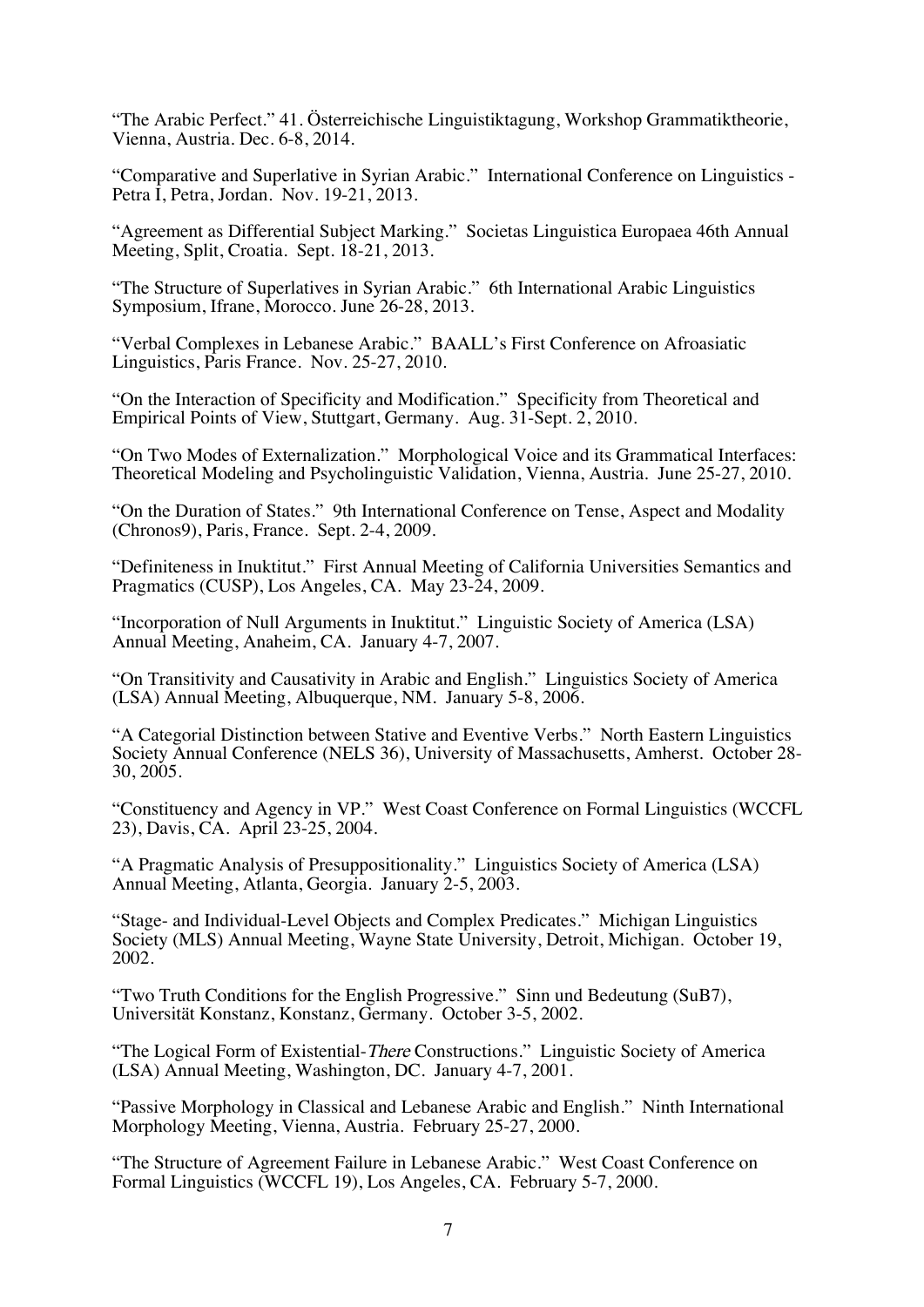"Quantified Objects as Underlying Subjects." Linguistic Society of America (LSA) Annual Meeting, Chicago, IL. January 6-9, 2000.

"Verb Final as a Subcase of Verb Second" (Poster). North Eastern Linguistics Society Annual Conference (NELS 30), Rutgers University, New Brunswick, NJ. October 22-24, 1999.

"Principled Concordance." Twelfth Annual Symposium on Arabic Linguistics, University of Illinois, Urbana, IL. March 6-8, 1998.

"A Unified Account of Parallel and Asymmetric Verb Second." Tagung der Generativen Germanistik des Süden (GGS), Institute of Linguistics, University of Vienna, Vienna, Austria. May 8-10, 1997.

"The Position of German Main Verbs is Invariant." Germanic Linguistics Third Annual Conference (GLAC 3), UCLA, Los Angeles, CA. April 25-27, 1997.

#### Other Presentations

"On the Duration of States." Syntax and Semantics Seminar, UCLA, Los Angeles, CA, Oct. 9, 2009.

"The Definiteness Hierarchy in Syntax: A Reply to Aissen (2003)." Syntax and Semantics Seminar, UCLA, Los Angeles, CA, April 10, 2009.

"Scope and Referential Opacity in Inuktitut." Syntax and Semantics Seminar, UCLA, Los Angeles, CA, Oct. 10, 2008.

"Definiteness in Inuktitut." American Indian Seminar, UCLA, Los Angeles, CA, Oct. 7, 2008.

"Quantifier-Aspect Interactions in the English Progressive." Syntax and Semantics Seminar, UCLA, Los Angeles, CA, April 4, 2008.

"On the Relation between Numeral and Predicate Modifiers." Workshop on Determiners and Classifiers, University of Toronto, June 5, 2007.

"A Proposal on Partitivity in Finnish." Syntax/Semantics Project Meeting, University of Toronto, April 13, 2007.

"Overt and Covert Objects in Inuktitut." Project Meeting: Object Omission and Transitivity in Child Language, University of Toronto, March, 2007.

"Causatives in Arabic and their Participles." McGill Syntax Project Meeting, March 3, 2005.

"What Asymmetric Coordination Says about Verb Placement in German." McGill Syntax Project Meeting, October 21, 2003.

"A Remnant Movement Analysis of Some Properties of the English Auxiliary System." Syntax Support Group, University of Michigan, Ann Arbor, MI. March 8, 2002.

"Morphological Cues of Valency in Arabic and their Syntactic Basis." Linguistics Colloquium, University of Michigan, Ann Arbor, MI. October 5, 2001.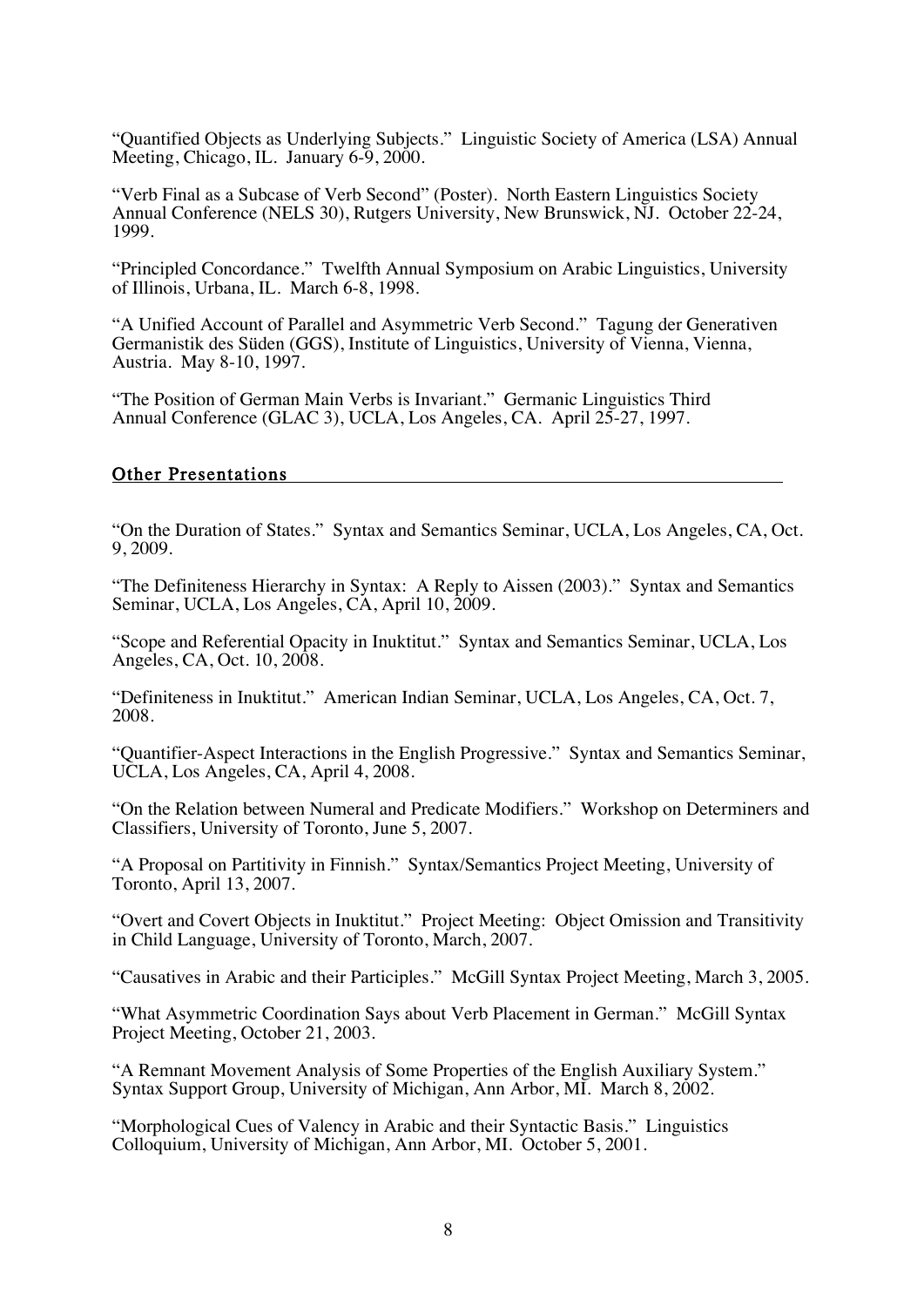"The Syntactic Function of Arity Changing Morphology." Linguistics Colloquium, University of North Texas, Denton, TX. March 26, 2001.

"Eventiveness, Existentiality and Intensionality." Linguistics Colloquium, UCLA, Los Angeles, CA. January 26, 2001.

"The Morphosyntax of Passivization." Ling Lunch Series, MIT, Cambridge, MA. November 16, 2000.

"Predicate Decomposition: the Morphosyntax of Passive in Arabic and English." Syntax and Semantics Seminar, UCLA, Los Angeles, CA. June 2, 2000.

"No Autonomous Morphology." Syntax and Semantics Seminar, UCLA, Los Angeles, CA. November 27, 1998.

"Semantic Decomposition of Templatic Morphology in Arabic." Vrije Universiteit, Amsterdam, the Netherlands. January 29, 1998.

"Verb Placement and Negation in English and French." Rijksuniversiteit Leiden, the Netherlands. January 27, 1998.

"On Certain Inversion Phenomena in the Germanic Languages." Syntax and Semantics Seminar, UCLA, Los Angeles, CA. January 23, 1998.

"The Position of German Main Verbs is Invariant." Syntax and Semantics Seminar, UCLA, Los Angeles, CA. February 28, 1997.

"The Syntax of Complex Complementizers." Syntax and Semantics Seminar, UCLA, Los Angeles, CA. May 10, 1996.

#### Mentorship

Pallottino, Margherita, Université de Genève: Rapporteur, PhD dissertation "Complement Selection in Arabic" (December 5, 2020).

Alawama, Ashraf, Université de Nantes: Examinateur, PhD dissertation "Interprétations Universelles et Existentielles de 'Kull' en Arabe Jordanien: Théories et Expérimentation", June 26, 2020.

Rushiti, Bujar, Université de Paris, Diderot: Rapporteur, PhD dissertation "Share-Marking in Albanian: The Distributive Marker Nga", 2019.

Isabelle Charnavel, UCLA: MA thesis committee member "Propre: a Flexible Intensifier Counterpart to Meme in Possessive DPs", 2007-2008.

Heather Burnett, UCLA: MA thesis committee member "Formal Approaches to Semantic Microvariation: Adverbial Quantifiers in European and Québec French", 2007-2008.

Tanya Slavin, University of Toronto: Evaluation committee member "Relating Event Arguments: A Semantic Analysis of the Preverb Ishi- in Oji-Cree", 2007-2008.

Chigusa Morita, McGill University: Evaluation committee member "Where are Quantifiers Interpreted?", 2003 - 2005.

Yuhko Kayama, McGill University: Evaluation committee member "L2 Acquisition of Japanese Relative Clauses", 2003 - 2005.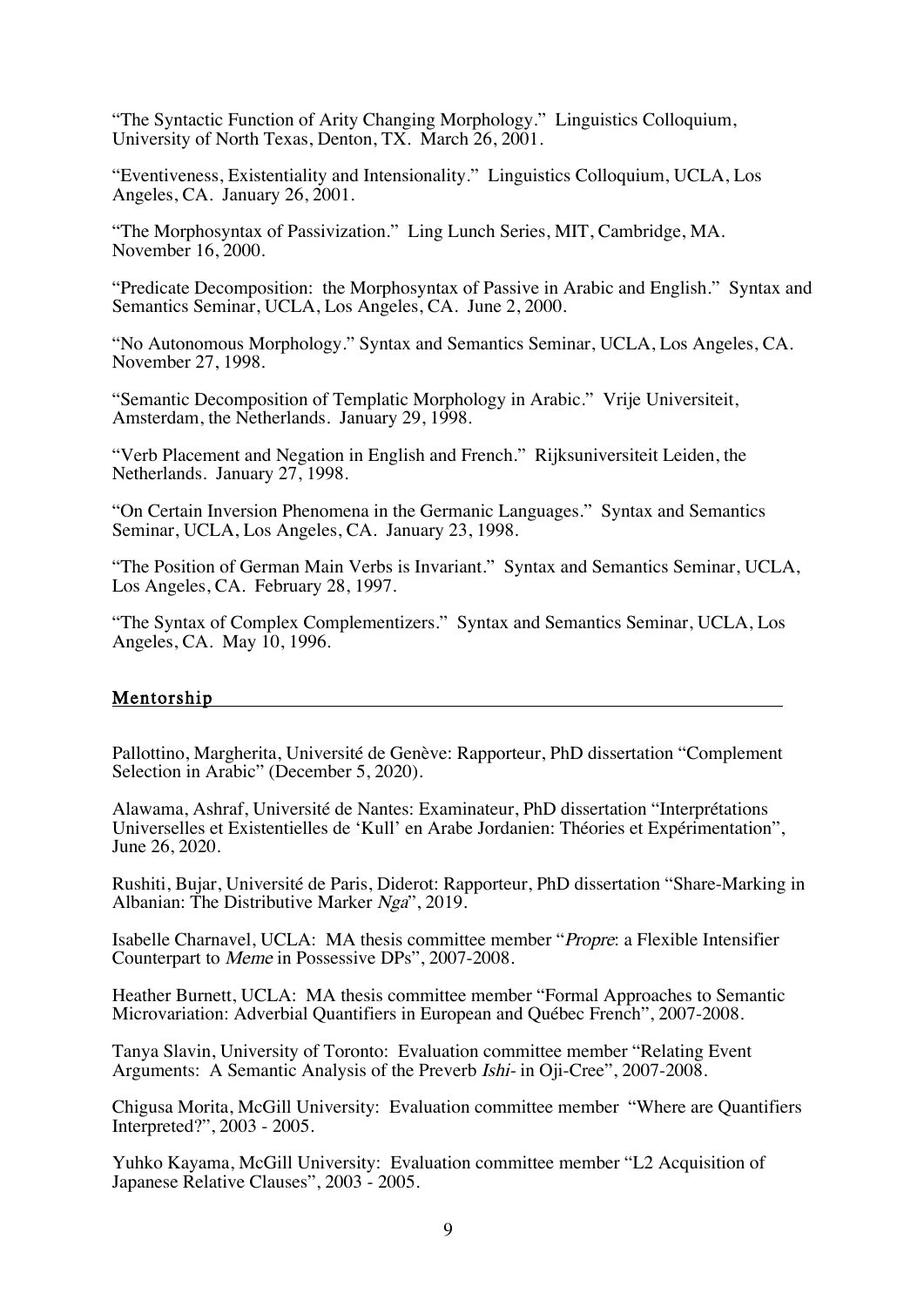Mizuki Mazzotta, McGill University: Evaluation committee member "Acquistion of Japanese Complementizers by English Speaking L2 Learners", 2003 - 2004.

Rose Letsholo, University of Michigan: Dissertation committee member "Syntactic Domains in Ikalanga", 2001 - 2003.

## Memberships in Professional Organizations

| Since $2003$ | American Association for the Advancement of Science            |
|--------------|----------------------------------------------------------------|
| Since $2013$ | Vienna Linguistics Society (Wiener Linguistische Gesellschaft) |
| Since $2021$ | Societas Linguistica Europaea                                  |

## Editorial Board Memberships

| Since 2021   | Revue Langues et Littératures (journal, Faculty of Letters and Human |
|--------------|----------------------------------------------------------------------|
|              | Sciences, Mohammed V University, Rabat, Morocco)                     |
| Since 2020   | Syntax and Semantics (book series, Brill)                            |
| Since 2018   | Studia Linguistica (journal, Wiley)                                  |
| Since $2015$ | Journal of Afroasiatic Languages and Linguistics (journal, Brill)    |
|              |                                                                      |

## Other Professional Activities

| 2022 | Scientific Committee: Sinn und Bedeutung 27.                                |
|------|-----------------------------------------------------------------------------|
| 2021 | Scientific Committee: Annual Symposium on Arabic Linguistics 35             |
|      | Georgetown University, NELS 52 Rutgers University.                          |
|      | Reviewer: Journal of Afroasiatic Linguistics, Glossa, Linguistics, Natural  |
|      | Language and Lingusitic Theory, Poznan Studies in Contemporary              |
|      | Linguistics, Perspectives on Arabic Lingusitics.                            |
| 2020 | Scientific Committee: Sinn und Bedeutung 25, London, NELS 51, Montreal.     |
|      | Reviewer: Canadian Journal of Linguistics, Linguistic Inquiry, Natural      |
|      | Language and Linguistic Theory, Perspectives on Arabic Linguistics,         |
|      | Studia Linguistica                                                          |
| 2019 | Reviewer: Linguistic Inquiry, Natural Language and Linguistic Theory,       |
|      | Journal of Afroasiatic Languages and Linguistics, SKY Journal of            |
|      | Linguistics, Studia Linguistica.                                            |
|      | Scientific Committee: Arabic Linguistics Society Annual Conference, Tucson, |
|      | GLOW 43, NELS 50, Boston.                                                   |
| 2018 | Chair, Organizing Committee: Workshop on the Syntax of Possession in the    |
|      | Mediterranean Basin, Sept. 14-15, University of Vienna.                     |
|      | Reviewer: Studia Linguistica, Natural Language and Linguistic Theory,       |
|      | Journal of Afroasiatic Languages and Linguistics,                           |
|      | Scientific Committee: Arabic Linguistics Society Annual Conference,         |
|      | Toronto.                                                                    |
| 2017 | Reviewer: Canadian Journal of Linguistics, Perspectives on Arabic           |
|      | Linguistics, Folia Linguistica, Glossa, Studies in Language                 |
|      | Scientific Committee: SinFonIJA X and Resolving Conflicts across Borders    |
|      | (RCAB)                                                                      |
| 2016 | Reviewer: Canadian Journal of Linguistics, Natural Language and Linguistic  |
|      | Theory, Perspectives on Arabic Linguistics, Folia Linguistica               |
| 2015 | Reviewer: Linguistic Inquiry, Lingua, Studia Linguistica, Annual of         |
|      | Afroasiatic Linguistics, Linguistic Discovery                               |